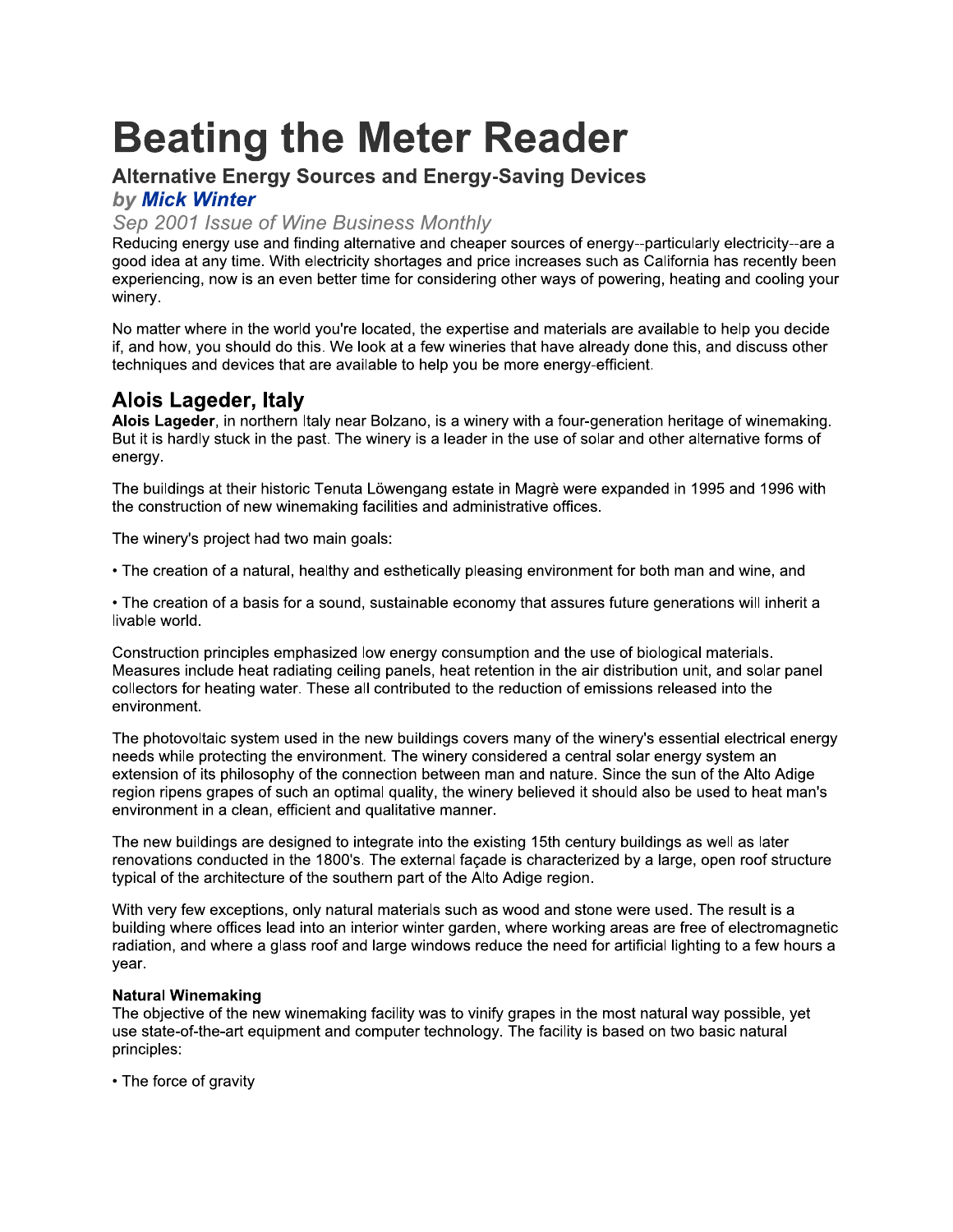• The circular form

Grapes, must and wine are moved by gravity. A "vinification tower" 14 meters high eliminates the need for pumps and other mechanical methods and tools. Fermentation tanks are located in a circle equidistant from the tower so that the grapes need travel only a minimal distance to reach them.

Future plans include the digging of an underground cellar within the limestone rock walls, so that wines in barrels and battles can mature and age under natural temperature and humidity conditions.

#### **Energy Conservation**

Construction methods for the new buildings assure energy conservation. The office's external walls and roof take advantage of the best available thermal insulation. Loss of heat in winter is far lower than usual, and a fresh, cool internal temperature is easily maintained in summer.

The cellars are completely temperature-controlled. A heat recovery system has been installed that captures 70 percent of the heat expended during fermentation. The winery needs only 22.5 kW for heating instead of 75 kW. It was also able to reduce cooling energy needs from 43 kW to 12.9 kW.

The offices are heated with radiator panels in the ceiling with a low temperature radiation, which maintains a temperature of 38-43° C (100-109° F). Using this radiant heat, an optimal temperature can be maintained that is plus or minus 3 to 5 degrees Celsius lower than with traditional solutions, resulting in significant energy savings.

Other benefits include higher air humidity, because of lower temperature, and cleaner air, since without convective hot air movement, dust does not stay suspended in the air.

#### **Geothermal Energy**

Along the back part of the offices and the deepest parts of the winery runs a large cave that borders a natural rock wall. External air enters through a respiration grill four floors up and descends diagonally along the rock wall into the cave, which has a constant temperature of 10 $^{\circ}$  C (50 $^{\circ}$  F).

These unique natural conditions present in the heat of the earth allow air to be heated in winter and cooled in summer. Three ventilators in the deepest part of the cave distribute this air throughout the winery, and suck out exhaust air.

The compressors for controlling temperature during fermentation and cooling the wine, and the industrial water used for cleaning the production, are connected to the same system, allowing for the use of geothermal energy for heating and cooling. Two of the three refrigeration systems (each with an electrical absorbing potential of 25 kilowatts) can be used as either heat or cold pumps. A pool closes the distribution circle of water. There is a higher-grade complexity and efficiency in this system of heating and cooling.

The winery is thus able to avoid the expense of burning fossil fuels such as diesel, and produces no toxic gases. The entire heating/ cooling system is controlled by a computer system that addresses the changing needs of each area of the facilities.

#### **Solar Energy**

In the office area, an interior garden covered by a glass roof harvests and distributes light and heat from the sun's rays. In summer, louvered glass windows are opened to take advantage of fresh air and natural air currents.

Twenty-four square meters of solar panels and two thermal tanks of 1,500 liters supply the winery with all the hot water it needs. These solar collector panels each have a capacity of about 17.5 kilowatts (at a solar radiation of 1,000 watts per square meter). The computerized SPS system is aligned with the hydraulic one, and functions of both are connected to the office's radiating heat panels.

Electrical energy production occurs through the solar panels. On top of the building's roof are 160 solar panelscovering 136 square meters. The roof structure is inclined 30 degrees facing south-southeast and is covered with layers of copper. Its electrical capacity is up to 17.7kWp (electrical energy capacity at a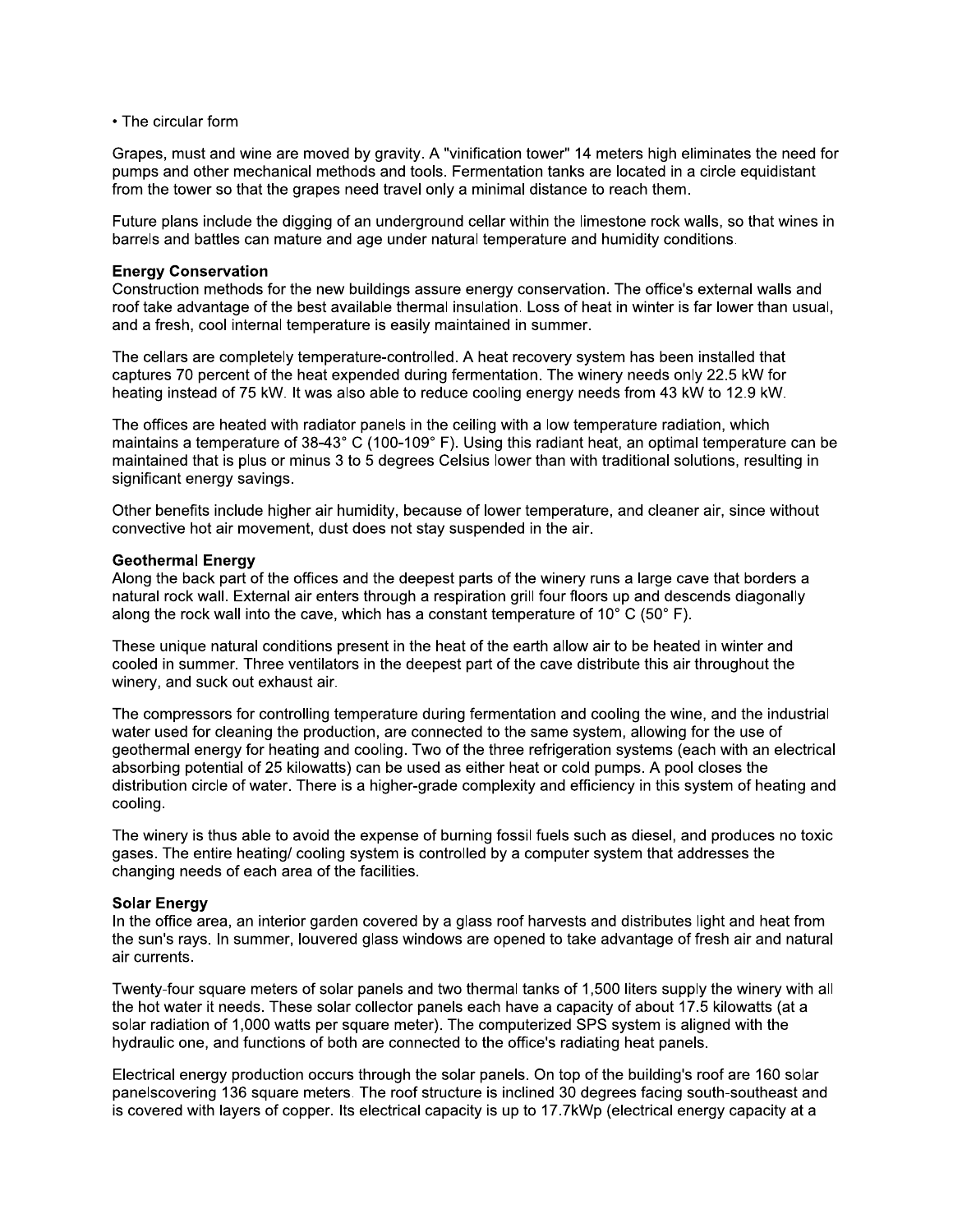solar radiation of 1,000 watts per square meter). Eventually this central solar system will be enlarged in order to obtain more than 50kWp.

The energy produced by the solar panels enters the electrical network at a low voltage via an inverter, and is therefore available for all the winery's electricity needs. Any excess electrical energy is metered and sold to the region's grid. Because of its connection to the larger grid, the winery can also obtain electricity when larger quantities are needed than the winery itself can produce.

All measurements of solar energy are tracked and stored by computer, in order to obtain maximum efficiency, adequate records, and an accurate energy balance.

The winery's solar system is the largest and most modern in northeastern Italy, and the first in that country financed by private funds.

Architects for the project were Abram & Schnabl of Bolzano. Ecological Building Consultant was Rolf Disch of Freiburg, Germany.

#### **Alois Lageder**

www.lageder.com

#### **Abram & Schnabl Architects**

I-39100 Bozen/Bolzano Sparkassenstrasse 15 Via Cassa di Risparmio 15 Phone/Fax: 0471.974690. www.abram-schnabl.com

**Rolf Disch. Architect** Wiesentalstrasse 19 79115 Freiburg, Germany Phone: 0761.459440 Fax: 0761.4594444 www.rolfdisch.de

## **Banrock Station, Australia**

At the opposite end of the world from Alois Lageder is **Banrock Station**. The winery is located in South Australia near the town of Kingston-on-Murray, about 2.5 hours from Adelaide. The 600 acres of vinevard sit among 3600 acres of natural bushland and wetland. Since the vineyard is a vital link between the surrounding native vegetation and wetlands, Banrock Station makes certain that its viticultural practices have no impact on the natural environment.

Prior to BRL Hardy's purchase of the property in 1994, it had been used for over 100 years for grazing sheep and cattle. Since then the winery and environmental groups have worked to restore the surrounding wetlands and woodlands.

In 1999, Banrock Station opened the Wine and Wetland Centre, where visitors can learn about, and enjoy, both wines and wetlands. Most of the building's power requirements are provided by solar photovoltaic arrays with tracking equipment to follow the sun.

The center was constructed from stabilized rammed earth using regional soil, steel framing and timbers from sustainable sources. Building layout, orientation, materials and insulation were designed to maintain comfort in the building by natural means wherever possible. The building collects rainwater from its extensive roof area, and water for toilets comes from wastewater from sinks and hand basins that has been filtered through a natural reed bed system.

The center also offers a seven-kilometer boardwalk and walking trail that takes visitors through restored lagoons, reed beds and bird habitats.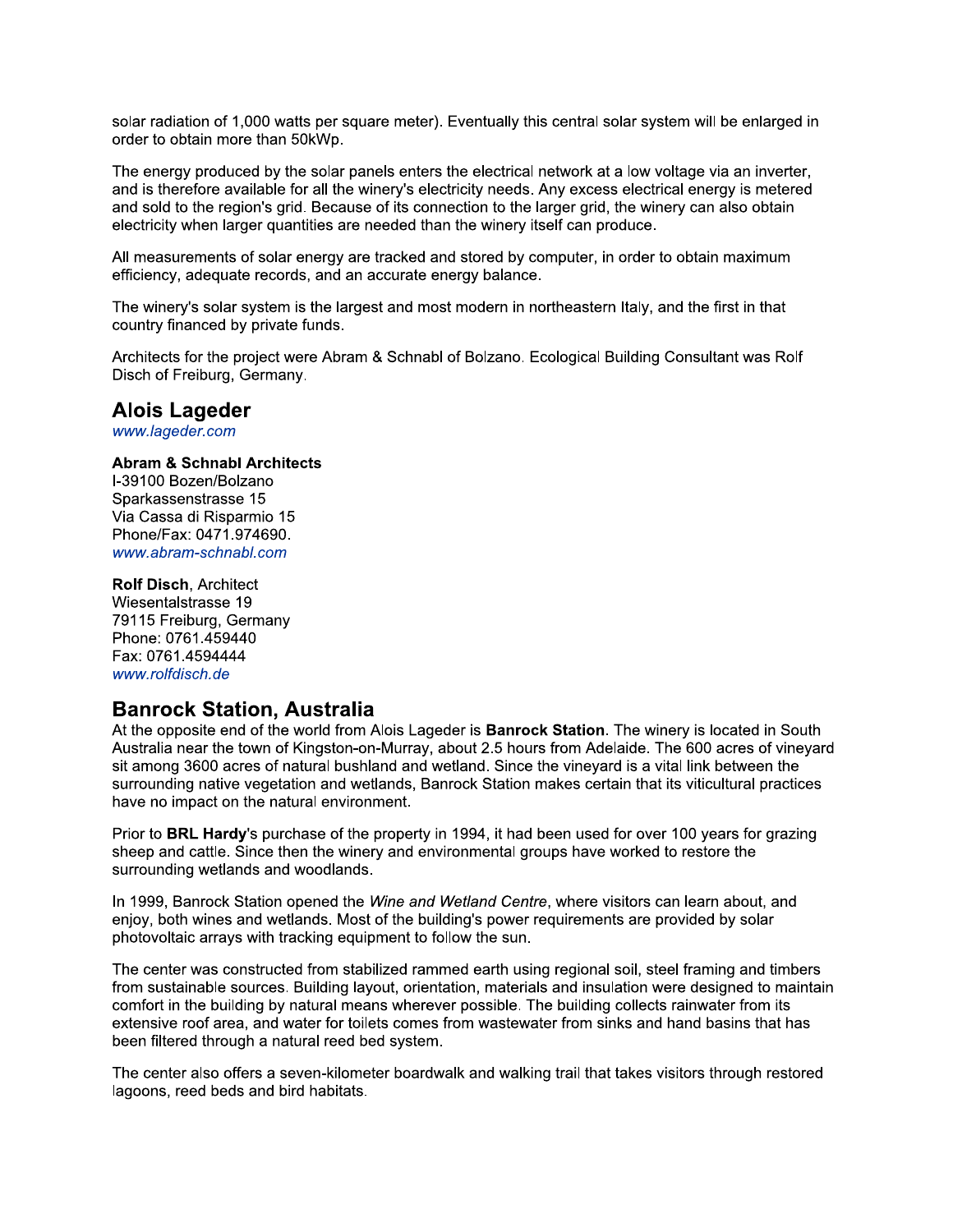# **Banrock Station**

www.banrockstation.com.au

## Lost Valley Winery, Australia

Elsewhere in Australia is Lost Valley Winery, located 110 kilometers north of Melbourne. The winery is not connected to the area's grid and has no choice but to produce its own electricity. It does this with twelve large solar panels and a back-up 18hp Kubota diesel generator. All are connected by a sophisticated 48V inverter system to a battery bank of 2000ah.

The winery's peak average daily draw is calculated at 11.6KW hours, which allows for standard electrical equipment, irrigation, and the running of a 120-meter bore.

# **Lost Valley Winery**

www.lostvalleywinery.com

# **Fetzer Vineyards, USA**

Fetzer Vineyards in California's Mendocino County has been a leader in environmental responsibility since it began its organic gardens in 1985. What started out as organic vegetables for its delicatessen expanded until Fetzer is now the largest grower of certified organically grown grapes on California's North Coast, with its 2,000 vineyard acres all farmed organically. It also leads the industry in its company-wide recycling efforts, energy reduction programs, naturally filtered water management system, composting, waste reduction (reducing waste to landfill by 94 percent since 1990), and packaging, using 40 percent recycled glass in its bottles, and 100 percent recycled materials in its case boxes.

In keeping with its long-standing environmental viewpoint, Fetzer in 1993 built a new administration building using rammed earth construction. The building's 18-inch thick walls use the PISÉ (Pneumatically Impacted Stabilized Earth) method developed by Rammed Earth Works of Napa. Valley Architects in St. Helena was the lead architect.

Three years later Fetzer installed photovoltaic tiles developed by PowerLight Corporation on the roof of the building. The project, in cooperation with Hopland, California neighbor Real Goods Trading Corporation, resulted in a source of solar energy that in the year 2000, operating at 96 percent efficiency, produced 56,500 kWh (about \$6700 worth) of electricity, enough to provide 75 percent of the building's electricity needs.

The patented PowerGuard tiles used on the Fetzer building incorporate state-of-the-art photovoltaic cells from AstroPower, Inc. backed with insulating polystyrene foam, which turns the sun's energy into usable power while increasing the thermal insulation (to R-19) of the building and extending the life of the roof.

PowerLight's tiles work on both new roofs and as a retrofit over existing roofs. With new roofs they are used instead of conventional roofing materials. The tiles are mounted in arrays surrounded by conventional roof payers for walkways. As a retrofit, tiles are place directly over existing roofing, adding extra longevity to the roof's life. Weight of the tiles is only five pounds per square foot, considerably less than conventional roofing materials.

Research data indicate that using PV cells as tiles is more effective than conventional rack-mounted PV systems, when installed on flat to moderately sloping roofs. The tiles are easy to install, interconnect easily due to their tongue and groove construction, and reguire no penetration of the roof itself. They can provide up to 10 watts per square foot, which meets the peak load of most large buildings.

To fulfill its electricity needs for the entire winery facility, Fetzer since 1999 has bought 100 percent of its externally acquired power from renewable sources through Enron Energy Services.

### **Fetzer Vineyards**

www.fetzer.com

#### **Rammed Earth Works**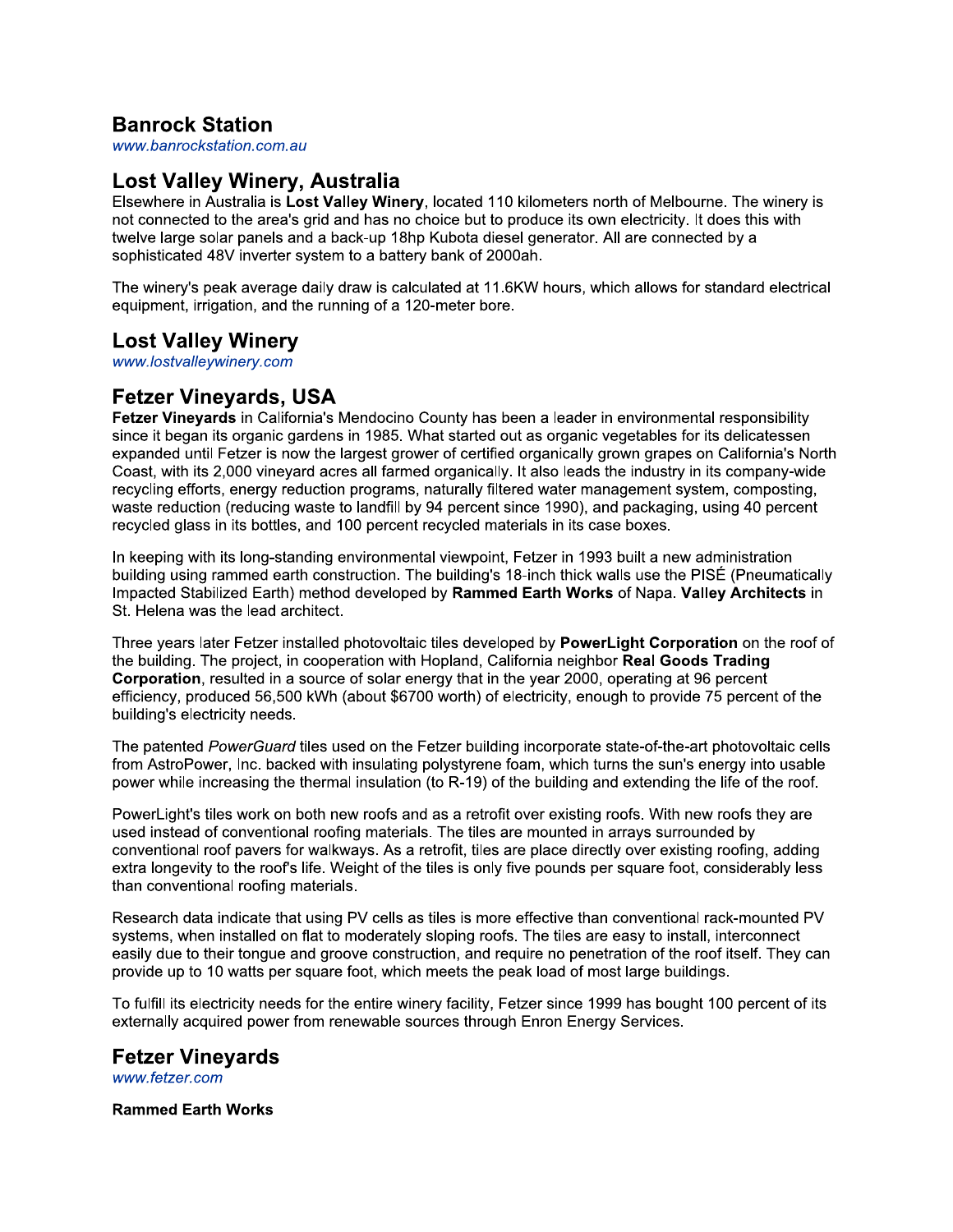1001 S. Coombs, Suite N Napa CA 94558 Phone: 707.224.2532 Fax: 707.258.1878 www.rammedearthworks.com

#### **Valley Architects**

1560 Railroad Avenue St. Helena Ca 94574 Phone: 707.963.1466 Fax: 707.963.5027 www.valleyarchitects.com

#### **PowerLight Corporation**

2954 San Pablo Avenue Berkeley, CA 94710 Phone: 510.540.0550 Fax: 510.540.0552 www.powerlight.com

#### **Real Goods Trading Corporation**

200 Clara Avenue **Ukiah, CA 95482** Phone: 707.468.9292 Fax: 707.462.4807 www.realgoods.com

## **Geothermal Energy**

#### **Coming Soon to a Winery Near You**

Geothermal plants produce electricity throughout California and other areas of the world that have geysers, hot springs, or other sources of hot water from subsurface volcanic activity. However, there is another way to tap into energy from the earth that does not require living in a volcanically active area.

Geothermal heating and cooling can be used throughout the world in almost all climates. This technology does not produce electricity but it does dramatically reduce the amount of electricity needed by a business or home for heating and cooling.

Geothermal heat pumps (GHP), also known as "ground-source heat pumps" or "geoexchange" systems, are among the most efficient heating and cooling technologies available. They take advantage of the nearly constant temperatures of the earth a few feet below the surface (approximately 55° F in northern latitudes, no matter what the temperature on the surface), collecting heat from the earth during the heating season and transferring heat from the building to the earth during the cooling season. They are appropriate for use in warm or cold climates, and are more efficient than traditional heat pumps that exchange heat between a building and the outside air.

The main unit, located inside the building that it heats and cools, is connected to a loop of durable piping that runs into the earth. In a horizontal loop system, the piping is buried in underground trenches at least five feet deep. In a vertical system, piping is installed in boreholes similar to those drilled for water wells. Closed-loop systems circulate a water anti-freeze solution through the system, while open-loop systems go outside the loop to circulate groundwater or water from a pond or lake.

For heating, heat is extracted from the fluid in the earth connection by the geothermal heat pump and distributed to the home or building, usually through a system of air ducts. Cooler air from the building is returned to the geothermal heat pump, where it cools the fluid flowing to the earth connection. The fluid is then re-warmed as it flows through the earth connection.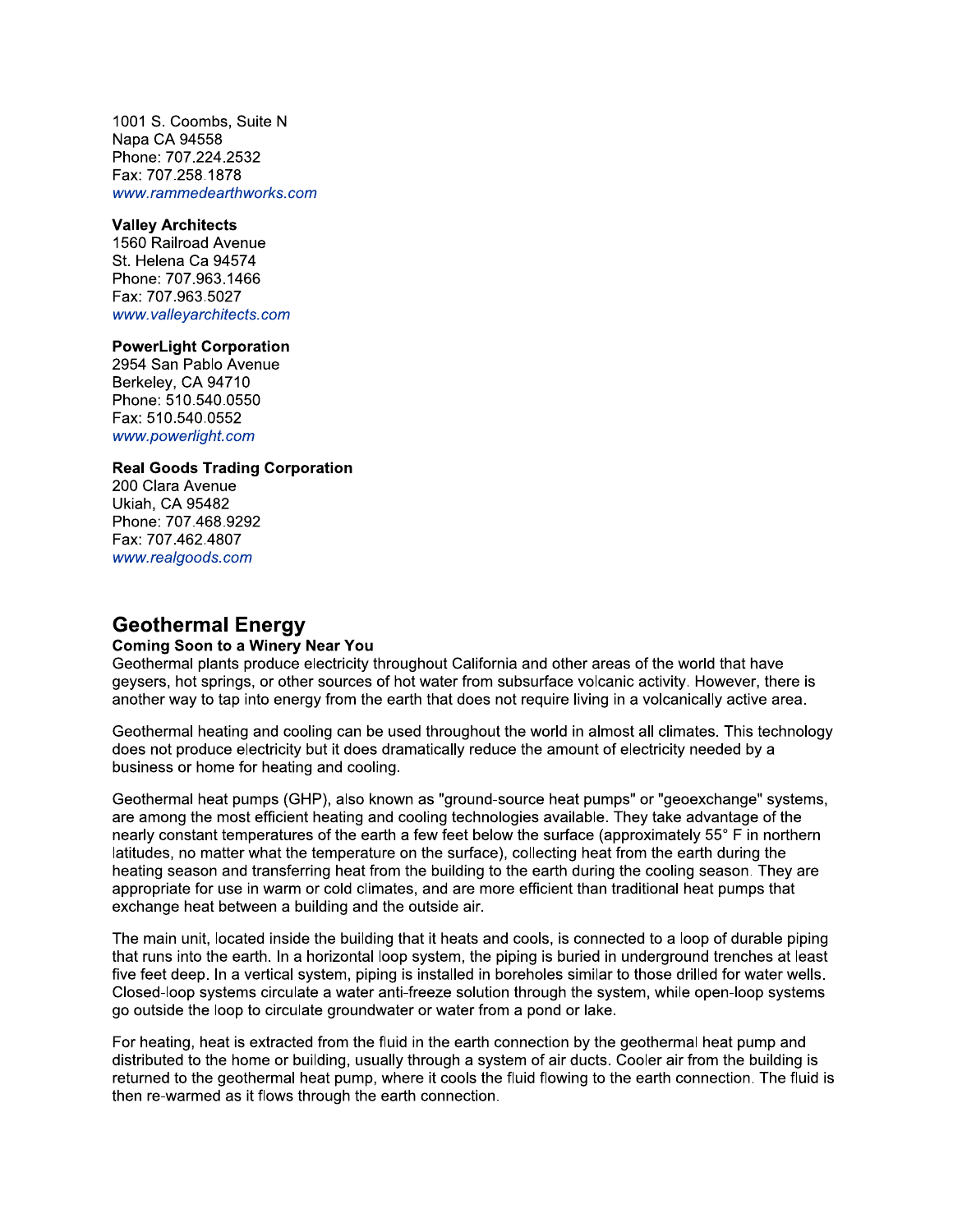In cooling mode, the process is reversed. The relatively cool fluid from the earth connection absorbs heat from the building and transfers it to the ground.

GHP systems can also provide hot water in a manner than is four times more efficient than standard electric water heating.

The US Environmental Protection Agency reports that a geothermal heat pump can save 30-40 percent on heating and cooling bills, as well as reduce greenhouse gas emissions by 55-60 percent.

Although geothermal heat pumps cost more to install than conventional space conditioning systems, the additional investment can be recovered in three to five years through lower heating and cooling bills, lowinterest loans, and rebates. If financed through a mortgage, loan or lease, GHPs usually provide positive cash flow immediately, since the extra money in the monthly payment needed to cover the additional first cost is usually far outweighed by the energy and maintenance savings.

One winery already using a geothermal system is Silver Rose Winery of Calistoga, California. Earth Energy Systems, Inc., also of Calistoga, installed a closed-loop geothermal system that runs ten feet below the surface of a one-acre pond on the winery's property, and provides all of the facility's heating and cooling needs. Estimates show that the winery will save 50 percent of its annual energy costs, a significant amount considering temperatures in the area can reach 110° F.

# **Silver Rose Winery**

www.silverrosewinery.com

#### Earth Energy Systems, Inc.

2436 Foothill Blvd., Suite J, Calistoga, CA 94515 Phone: 707.942.8173 Fax: 707.942.5480 www.earthenergysystems.com

**Geothermal Heat Pump Consortium** www.geoexchange.org

# **Energy Saving Devices**

**WineTemp Systems--Cooling Efficiency** 

WineTemp Systems, Inc. is an industrial refrigeration/air conditioning manufacturer and contractor specializing in winery accounts. The company works with approximately 60 wineries in the Napa Valley and others outside the area.

WineTemp is currently working with an Illinois manufacturer that has developed a valve unit that when installed on refrigeration equipment will reduce energy consumption from 18-35 percent. The valve, in effect, *increases* the total area where the refrigeration effect takes place, thereby increasing the capacity of an existing system and thus increasing its running performance. PG&E is sponsoring a test of the valves at two Napa Valley wineries; Artesa and Clos du Val. (The valves themselves have already been proven in another industry on the East Coast).

Wine Temp has been monitoring energy usage at both wineries prior to installation of the valves, so will soon be able to provide precise on the effectiveness of the new valves. The company is also testing a product that is a "chamber" added to a refrigeration system. This chamber "turbulates" the refrigerant, increasing system efficiency by up to 30 percent.

#### **WineTemp Systems, Inc.**

email: coldwine@napanet.net